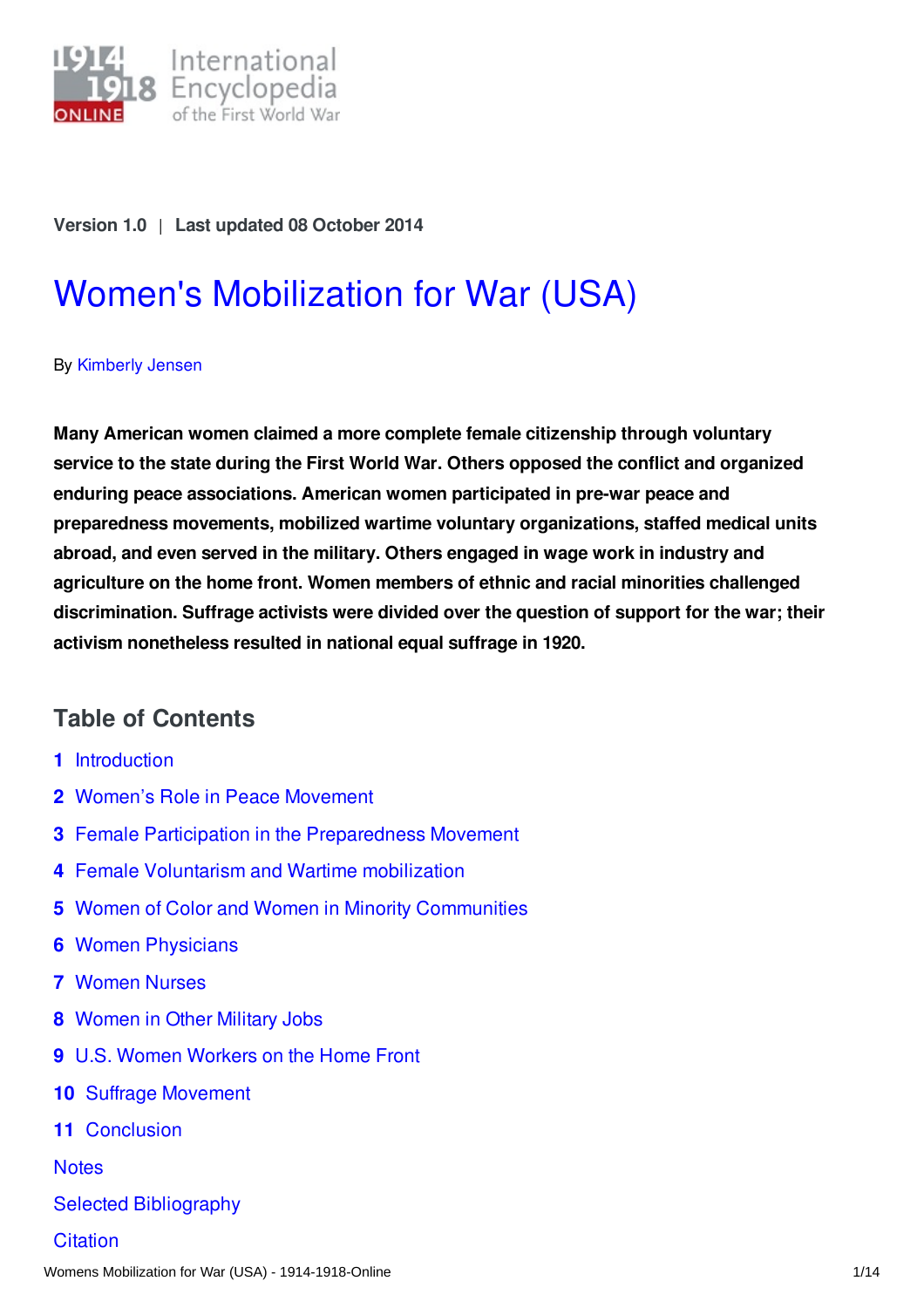# <span id="page-1-0"></span>**Introduction**

The First World War coincided with a Progressive Era of domestic reform within the [United](/article/united_states_of_america) States that included a seventy-year struggle for equal suffrage, industrial expansion and extensive im[migration](/article/migration_and_mobility) and migration. American participation in the conflict challenged the notions of men as protectors and women as the protected. Women claimed expanded rights of female citizenship through employment, voluntary service to the state, and woman suffrage. Other activist women used their voices to challenge the United States participation in the war. Wartime activism contributed to enhanced civic rights for women and, for many, a transnational approach to activism followed the conflict.

## <span id="page-1-1"></span>**Women's Role in Peace Movement**

<span id="page-1-2"></span>The United States officially observed the first years of the war in Europe from 1914 to April 1917 as a [neutral](/article/neutrality) nation, but many residents identified with the Allied cause. The preparedness movement sought to ready young Americans for war through military drill and mobilization in [schools](/article/schools_and_universities) and communities. Preparedness advocates argued that women could best serve the nation as "patriotic mothers" who raised their children to support and defend the nation.<sup>[\[1\]](#page-9-1)</sup> Other women, including those who were involved in the Progressive Era peace movement, challenged preparedness with the view that women suffer the violent consequences of war and should organize to oppose it. Women involved in the Socialist Party and organized labor [movements](/article/labour_movements_trade_unions_and_strikes_usa) most often viewed war as an aid to capitalist profits and [imperialism](/article/imperialism).<sup>[\[2\]](#page-9-2)</sup>

<span id="page-1-4"></span><span id="page-1-3"></span>When war began in Europe in the summer of 1914, 1,500 American women protested in a silent march through the streets of New York City. Frustrated by the lack of response from male colleagues in the peace movement, Fannie Garrison Villard [\(1844-1928](/index/names/1058620223)[\),](/index/names/133298515) Crystal Eastman (1881- 1928), and Madeline Z. Doty [\(1877-1963\)](/index/names/1055265473) of New York began to organize what would become the first all-female peace organization in the United States, the Woman's Peace Party.<sup>[\[3\]](#page-9-3)</sup> Once the United States entered the war in 1917, female [pacifists](/article/pacifism) established legal assistance for male [conscientious](/article/conscientious_objectors) objectors, draftees, and those who violated wartime restrictions on civil liberties such as free speech. These women helped to establish a "peace culture" that "flourished" in the face of powerful political pressures to militarize America.<sup>[\[4\]](#page-9-4)</sup>

<span id="page-1-5"></span>During the conflict the United States Congress, executive branch, and judicial system supported anti-civil liberties legislation and policies, including the Espionage Act of 1917 and the Sedition Act of 1918 that removed freedoms of speech and criminalized challenges to the war effort and the draft. In this repressive climate, women who did not conform to the strictures of patriotic motherhood were prosecuted and persecuted as disloyal and dangerous. New York anti-war activist Emma Goldman [\(1869-1940\)](/index/names/118540475) believed that the military draft was the antithesis of democracy and created the No Conscription League to educate men and women about the draft and to support conscientious objectors. She was imprisoned and eventually deported. Marie Equi [\(1872-1952\)](/index/names/1058620339), M.D. of Portland,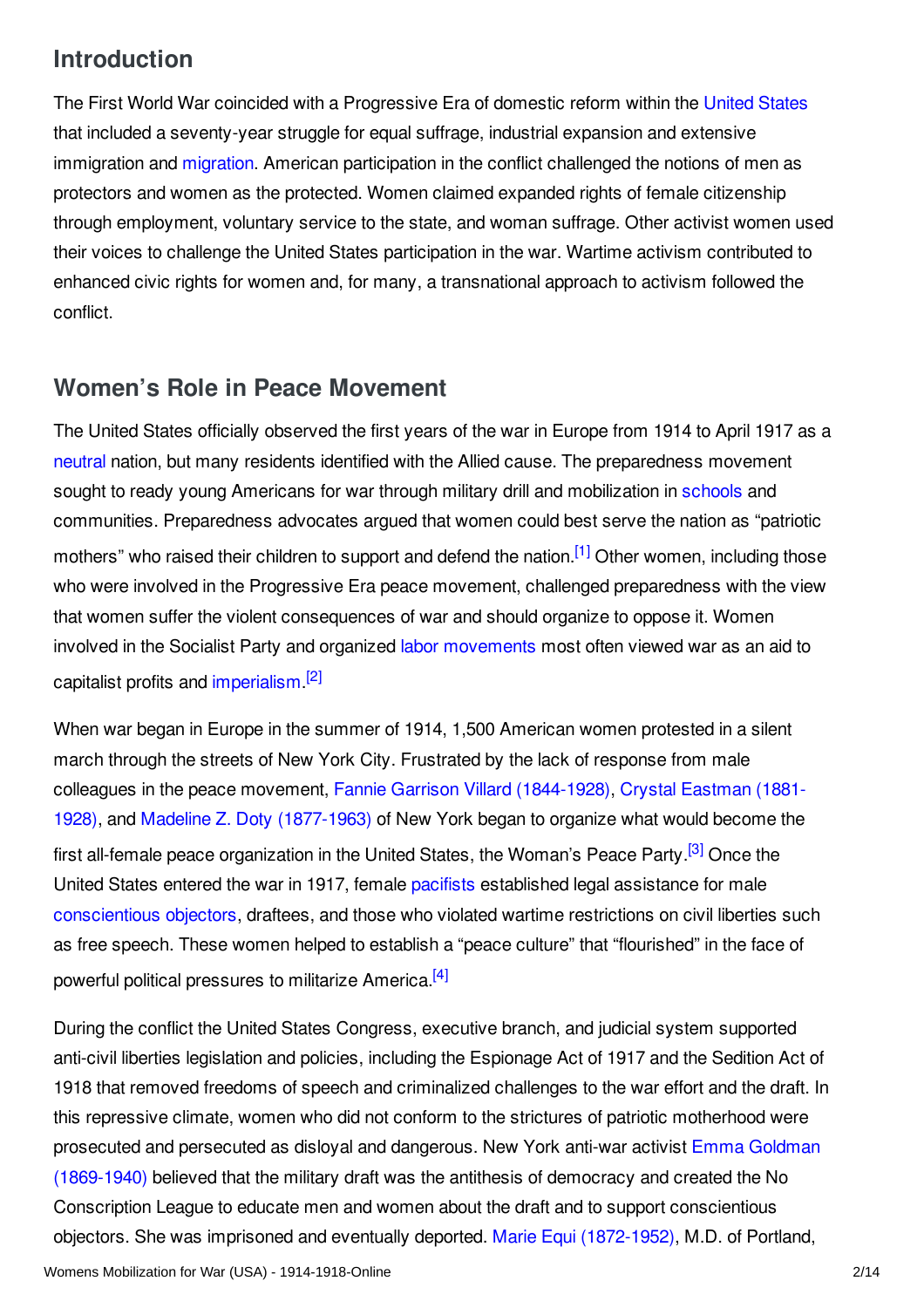Oregon, received harsh treatment from the Justice Department for her open loving relationship with another woman in addition to her critique of the war and was sent to San Quentin prison. Kate Richards O'Hare (1877-1948) made claims that the Wilson [administration](/index/names/122878027) was exploiting women by sending their sons to war; this garnered her a conviction in North Dakota.<sup>[\[5\]](#page-9-5)</sup>

<span id="page-2-2"></span>Many U.S. women were involved in the post-war peace and disarmament movements and then developed a transnational identity and approach, working above and across national borders with international labor organizations, women's groups, and medical humanitarian relief. In 1919 the Women's Peace Party became the United States section of the Women's International League for Peace and Freedom.<sup>[\[6\]](#page-9-6)</sup>

## <span id="page-2-3"></span><span id="page-2-0"></span>**Female Participation in the Preparedness Movement**

<span id="page-2-4"></span>At the same time that some U.S. women worked to oppose the war in Europe and military preparedness, others joined associations that militarized women into shooting clubs and paramilitary organizations. Groups such as the Women's Section of the Navy League and the National League for Women's Service embraced the role of the patriotic mother in their preparedness activities.<sup>[\[7\]](#page-9-7)</sup> Other female supporters of military preparedness took a different view of female citizenship. They hoped to create female army units and embrace the traditional male citizen's obligation to take up arms to serve the nation.

<span id="page-2-5"></span>Other women interested in preparedness emphasized that war brought violent consequences for women and that women faced intimate violence in war and peace. Self-defense was, for them, a right of female citizenship and a challenge to male violence.<sup>[\[8\]](#page-9-8)</sup> The largest of the over thirty-nine U.S. women's rifle and paramilitary organizations was New York's American Women's League for Self-Defense (AWLSD), organized in 1916. Women members engaged in [cavalry](/article/cavalry) and [infantry](/article/infantry) training. Many preparedness groups sponsored summer camps along the lines of the Plattsburg camps that trained college and business men in these skills. Popular women's magazines noted group activities. The *Delineator*, a magazine popular for patterns and recipes before the war, featured a "women's preparedness" column throughout 1917 with news of training camp activities around the country.<sup>[\[9\]](#page-9-9)</sup>

# <span id="page-2-6"></span><span id="page-2-1"></span>**Female Voluntarism and Wartime mobilization**

<span id="page-2-7"></span>When the United States entered the conflict in April 1917, the administration needed the loyalty of a divided nation, including the vital support of women on the home front. Women's clubs had been flourishing in the United States Progressive Era since the 1890s, and the Woman's Committee of the United States Council of Defense, headed by former National American Woman Suffrage Association president Anna Howard Shaw [\(1847-1919\)](/index/names/118988395), harnessed women's energy and linked the networks of women's clubs already in place with this umbrella organization. They supported the military with the production of knitted goods and bandages, food conservation, and fundraising.<sup>[\[10\]](#page-9-10)</sup>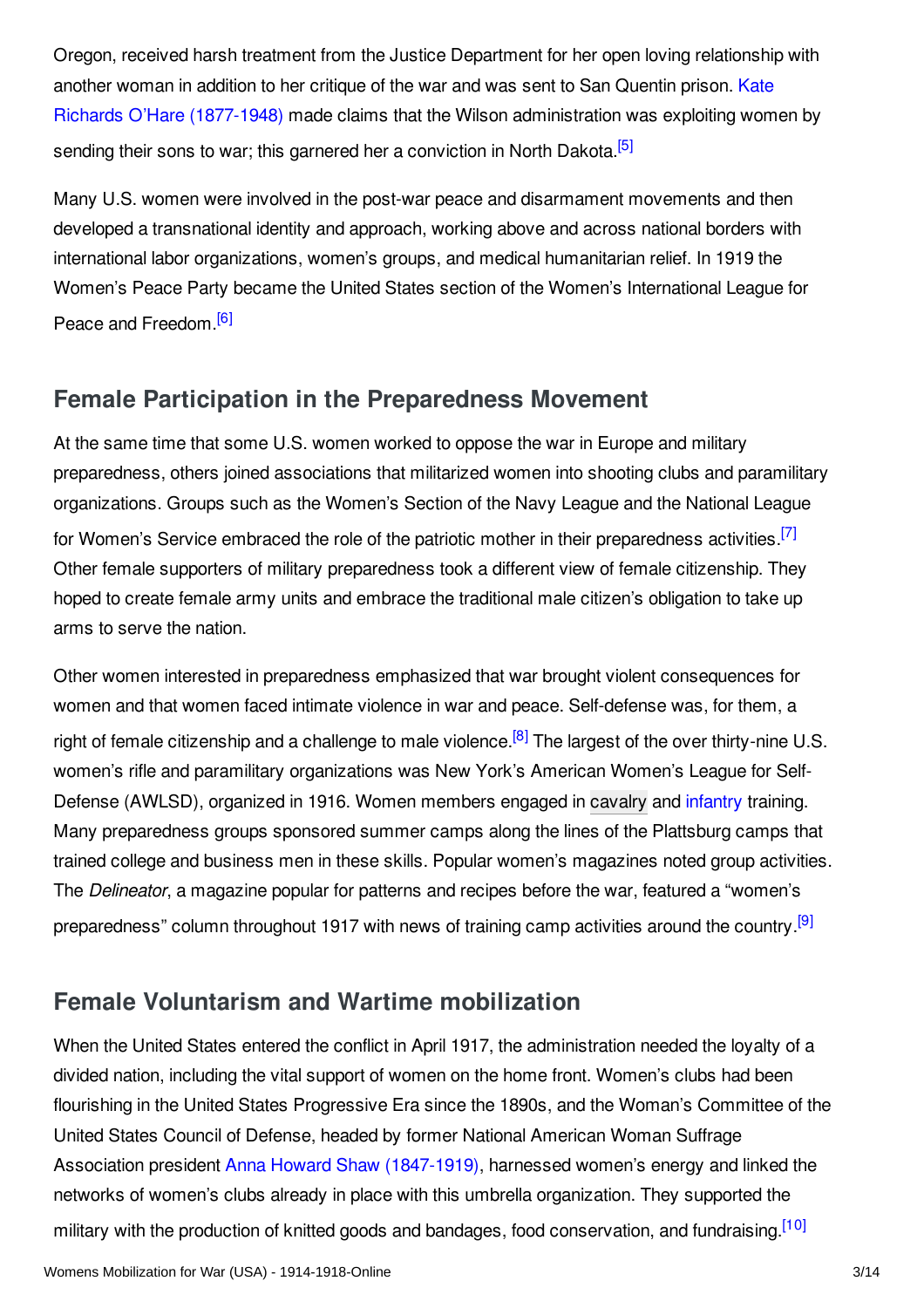Hundreds of thousands of U.S. women worked with voluntary agencies on the home front, and over 6,000 women volunteered for service abroad, including work with the Red [Cross](/article/international_committee_of_the_red_cross), the Young Women's Christian Association (Y.W.C.A.), the Jewish Welfare Board, and the American Library Association. Women involved in the Commission for Training Camp Activities worked to identify venereal disease as a wartime problem and staffed Y.W.C.A. Hostess Huts and canteens at home and in [France](/article/france) in an effort to police [sexuality](/article/sexuality_sexual_relations_homosexuality) to help "make men moral."<sup>[\[11\]](#page-9-11)</sup>

<span id="page-3-1"></span>Woodrow Wilson's [\(1856-1924\)](/index/names/118643401) administration and the leaders of these groups put strong pressure on U.S. women to volunteer for wartime service. "Coercive volunteerism" framed female citizenship in terms of absolute loyalty to the nation but also provided a civic role for patriotic women's service. Women who knitted and rolled bandages were also providing free labor for the military. And under the direction of the United States Food Administration, "kitchen soldiers" conserved vital commodities for the War effort.<sup>[\[12\]](#page-9-12)</sup>

<span id="page-3-2"></span>Wartime [propaganda](/article/propaganda_at_home_usa) in posters, songs and news accounts combined with organizational policies defined American women who volunteered for service abroad as patriotic mothers and sisters. The Red Cross, Salvation Army, the Young Men's Christian [Association](/article/young_mens_christian_association_ymca) (Y.M.C.A.) and the Y.W.C.A. placed men in positions of administrative authority and decision making, and reserved female managerial posts for older women. Women who worked in canteens and in other direct voluntary work with soldiers faced "a contradictory set of expectations in regard to their conduct." Supervisors encouraged them "to be pleasing to the men, as long as their interest appeared impersonal." But officials were "quick to condemn" women for actions that could be interpreted as flirtatious or sexual in nature.<sup>[\[13\]](#page-9-13)</sup> Such behavior was a violation of the code of patriotic motherhood and sisterhood.

## <span id="page-3-3"></span><span id="page-3-0"></span>**Women of Color and Women in Minority Communities**

<span id="page-3-5"></span><span id="page-3-4"></span>The First World War created a context for women who were members of racial and ethnic [minority](/article/shifts_and_tensions_in_ethnicnational_groups) communities to establish claims for citizenship and civic rights through wartime service. The years from 1916 to 1918 marked years of strength and influence for African American clubwomen who "combined prowar sentiments and antiracist protests" to claim full citizenship in the "unusual political space" brought on by wartime. The National Association of Colored Women provided support for women "in war work, financial assistance, and institutional guidance" and across the nation.<sup>[\[14\]](#page-9-14)</sup> African American women supported black [troops](/article/african_american_soldiers_usa) and their families with knitting, supplies, and fundraising, and established local branches of the Emergency Circle of Negro War Relief. African American women also filed lawsuits to challenge racial segregation in employment and restaurant and lunch counter service and protested the East St. [Louis](/article/us_race_riots) Riot of 1917 with a vigorous public-awareness campaign, silent marches and prayer meetings.<sup>[\[15\]](#page-9-15)</sup> In Los Angeles, California, women worked within ethnically segregated auxiliaries of the Red Cross. Japanese American and Jewish women established auxiliary sections and at Brownson House, a settlement house under Catholic auspices, Mexican American women organized for Red Cross service. African American women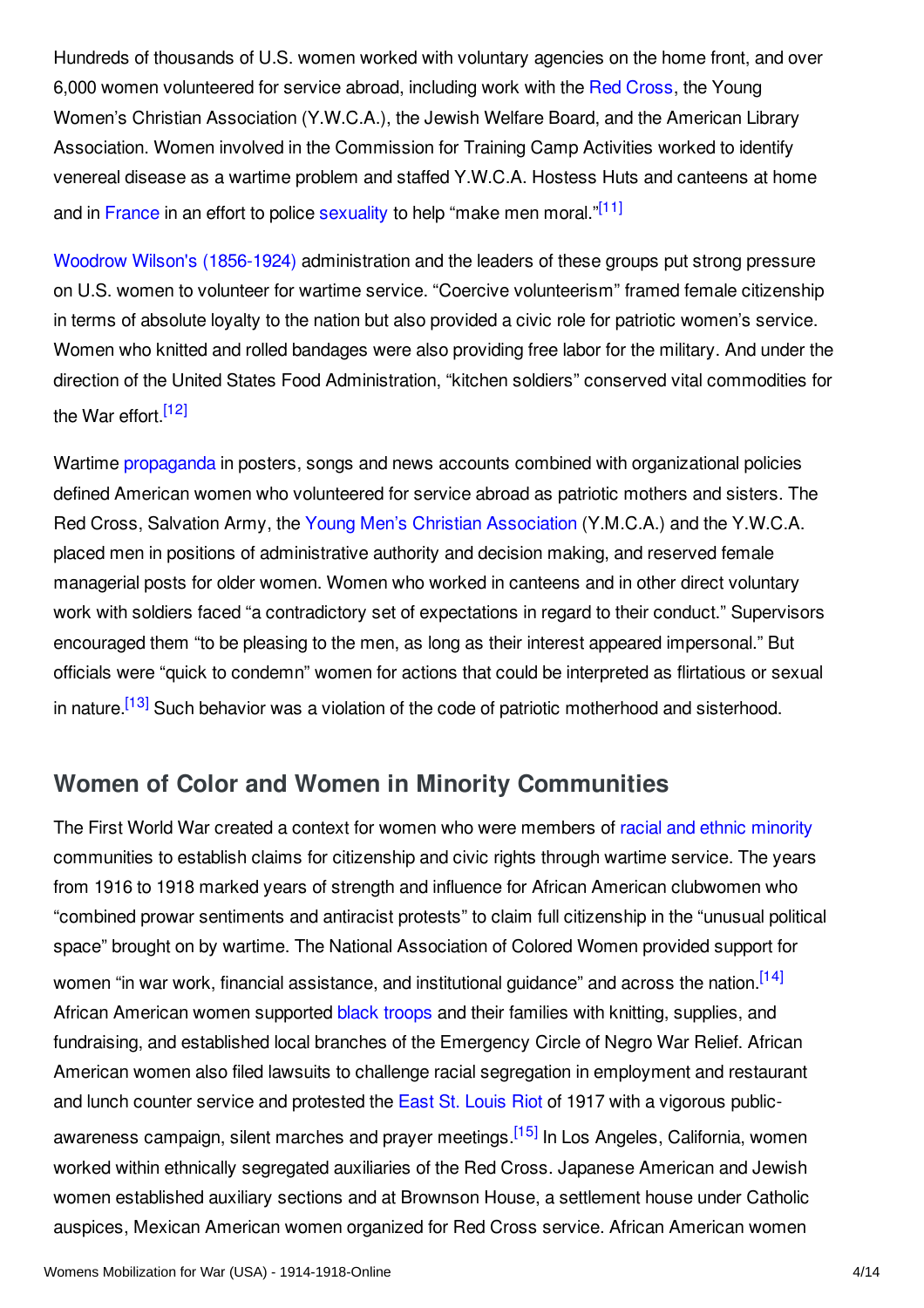<span id="page-4-2"></span>worked within the Harriet Tubman and the Phyllis Wheatley Red Cross auxiliaries.<sup>[\[16\]](#page-9-16)</sup>

African American women who served in France with segregated African American units challenged the racial and gendered hierarchies of the war. In their work with the Y.M.C.A., Addie Waites Hunton (1866-1943) and Kathryn Johnson [\(1878-1955\)](/index/names/1058620444) provided support services for African American troops, and challenged government segregation working as both "race women and cultural ambassadors." In *Two Colored Women with the American Expeditionary Forces* (1920), Hunton and Johnson recounted the important contributions of African American soldiers and female relief workers in the face of racial discrimination.<sup>[\[17\]](#page-9-17)</sup> Hunton used the paradigm of patriotic motherhood but also subverted it to "foster" in the men under her motherly care in France "a political consciousness that was critical of the nation" and made a claim for African American women's service on equal terms with white women and with men.<sup>[\[18\]](#page-9-18)</sup>

## <span id="page-4-4"></span><span id="page-4-3"></span><span id="page-4-0"></span>**Women Physicians**

<span id="page-4-5"></span>In the United States, members of the Medical Women's National Association (MWNA), established in 1915, worked across the war years to gain officer status for female physicians in the Army Medical Corps. Though their efforts were not successful, many women doctors expressed their desire for service as part of their claims for a more complete citizenship and professional identity.<sup>[\[19\]](#page-10-0)</sup> Women's organizations established all-female medical units for wartime service in France. The National American Woman Suffrage Association (NAWSA) sponsored the Women's Oversea Hospitals with two units in France and members of the MWNA staffed and funded two French units and dispensaries under the auspices of the American Women's Hospitals.<sup>[\[20\]](#page-10-1)</sup> At least seventy-six other women physicians served at the home front and with voluntary organizations overseas by the close of the conflict in November 1918. Fifty-five women physicians served in the army medical corps as temporary contract surgeons: eleven served overseas and forty-five worked in U.S. states and territories, including Puerto Rico.<sup>[\[21\]](#page-10-2)</sup>

<span id="page-4-7"></span><span id="page-4-6"></span>Physician and suffrage activist Esther Pohl Lovejoy [\(1869-1967\)](/index/names/1031460454), from Portland, Oregon, was the first woman to serve on the American Red Cross Commission to France. With the backing of U.S. women's organizations, including the Woman's Committee of the Council of National Defense, she worked at a Paris settlement house and investigated conditions for French women [refugees](/article/refugees_france). She identified the particular violence against women that came with modern [warfare](/article/warfare_1917-1918_usa), and sought to link the work of U.S. women physicians with their counterparts in Europe and elsewhere. In 1919 she was an organizer and first president of the Medical Women's International Association, and she developed the American Women's Hospitals into a consequential medical humanitarian relief organization in the post-war years.<sup>[\[22\]](#page-10-3)</sup>

# <span id="page-4-8"></span><span id="page-4-1"></span>**Women Nurses**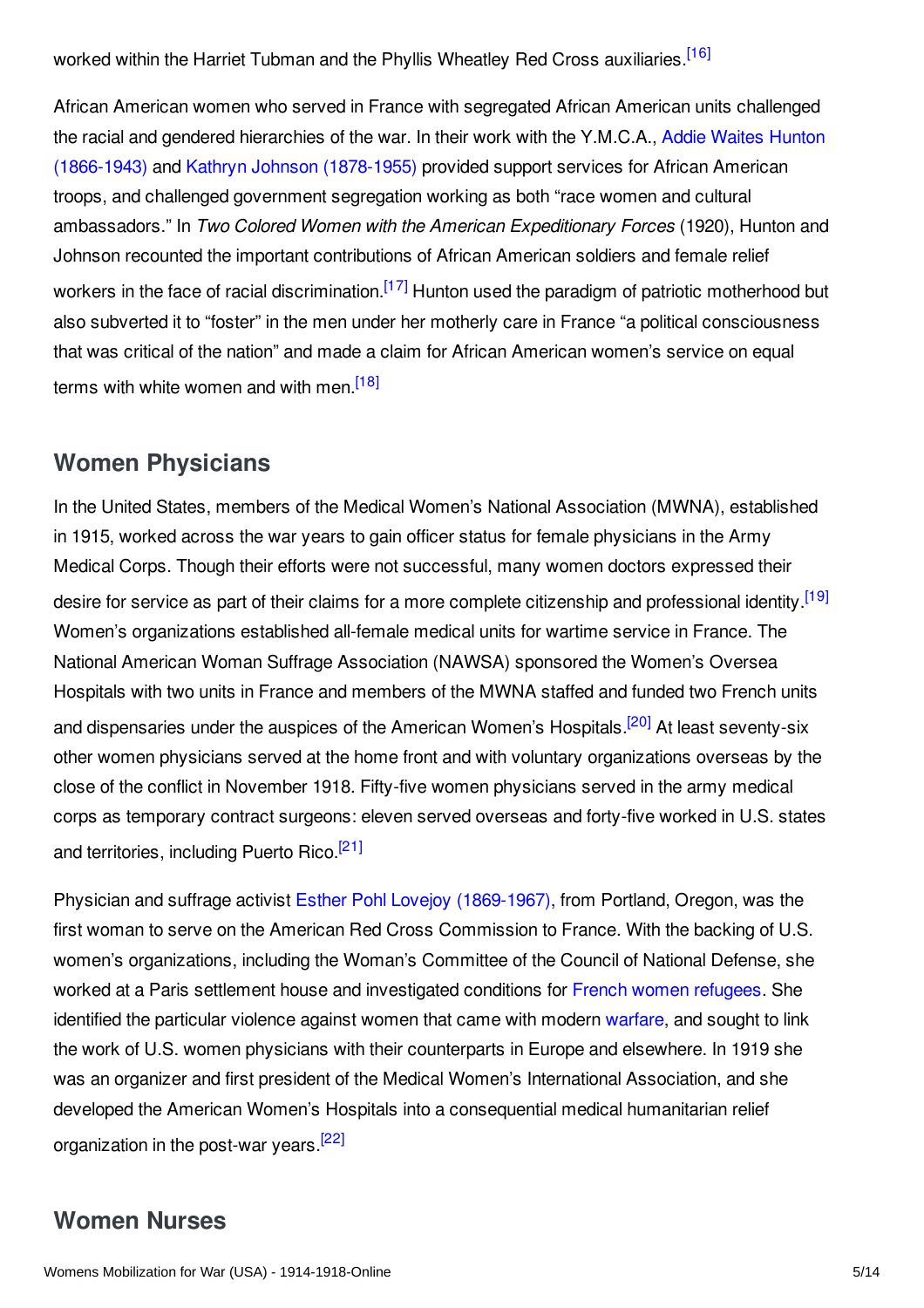There were far more female [nurses](/index/names/4079163-4) in the United States than there were women physicians. Nurses' medical skills were in high demand by the U.S. government and voluntary organizations, but their claims for military rank were not entirely successful by the close of the conflict. The War Department had organized the Army Nurse Corps in 1901 and the Navy Nurse Corps in 1908, while the American Red Cross was the reserve for the military nursing corps during the war. Over 21,480 women served in the Army Nurse Corps during the War, 10,660 of them with the American [Expeditionary](/article/american_expeditionary_forces) Force abroad, and some 1,500 women served with the Navy Nurse Corps by November 1918.<sup>[\[23\]](#page-10-4)</sup>

<span id="page-5-1"></span>National nursing leaders were molding a profession based not only on training and skill, but also on a class- and race-based gender code of respectability. Their professional vision focused on training schools for women nurses that would separate graduates from unskilled and poorly paid domestic workers. Leaders worked to create a respectable cadre of nurses who were daughters of the middle class or women whose nursing training would give them middle class status. They emphasized a formula of selfless service, sexual purity, loyalty and obligation, all traits that leaders hoped would bring public acceptance of nursing professionalism. Nursing continued to be considered women's work during the war.<sup>[\[24\]](#page-10-5)</sup>

<span id="page-5-2"></span>In the United States, white nurses were the only group of women employed by the military for the entire length of the conflict. African American nurses worked for the length of the war to gain inclusion into the Red Cross and Army Nurse Corps, led by New York's Adah Thoms [\(1870-1943\)](/index/names/1058620851). With the crisis of the *influenza [pandemic](/article/influenza_pandemic)* in the fall of 1918, eighteen African American nurses were accepted into the Army Nurse Corps for service in two training camps for African American soldiers, Camp Sherman in Ohio and Camp Grant in Illinois.<sup>[\[25\]](#page-10-6)</sup> The Army Nurse Corps had 134 deaths and the Navy Nurse Corps had nineteen during the period of the war, many from the influenza pandemic.<sup>[\[26\]](#page-10-7)</sup>

<span id="page-5-4"></span><span id="page-5-3"></span>Nurses and their supporters mounted a campaign to change military regulations so that all army nurses would be commissioned as officers, from the entry level of second lieutenant to the rank of major for the Superintendent of the Army Nurse Corps. Nursing leaders and advocates for suffrage and women's rights organized the Committee to Secure Rank for Nurses in 1918. In 1920 the War Department decided to create "relative rank" for U.S. military nurses, providing for semi-officer status. They could wear the insignia of office but did not receive the same pay as male officers and did not have the authority to command men.<sup>[\[27\]](#page-10-8)</sup>

## <span id="page-5-5"></span><span id="page-5-0"></span>**Women in Other Military Jobs**

Over 12,000 women worked for the United States Navy and Marine Corps as Yeomen (F) in clerical and recruiting positions and in naval intelligence. Yeomen (F) challenged U.S. naval [policy](/article/naval_warfare_usa), including the provision for health care for women in the military. Some women requested and were granted release from duties to care for children and parents. But the navy did not adjust policies to provide for Womens Mobilization for War (USA) - 1914-1918-Online 6/14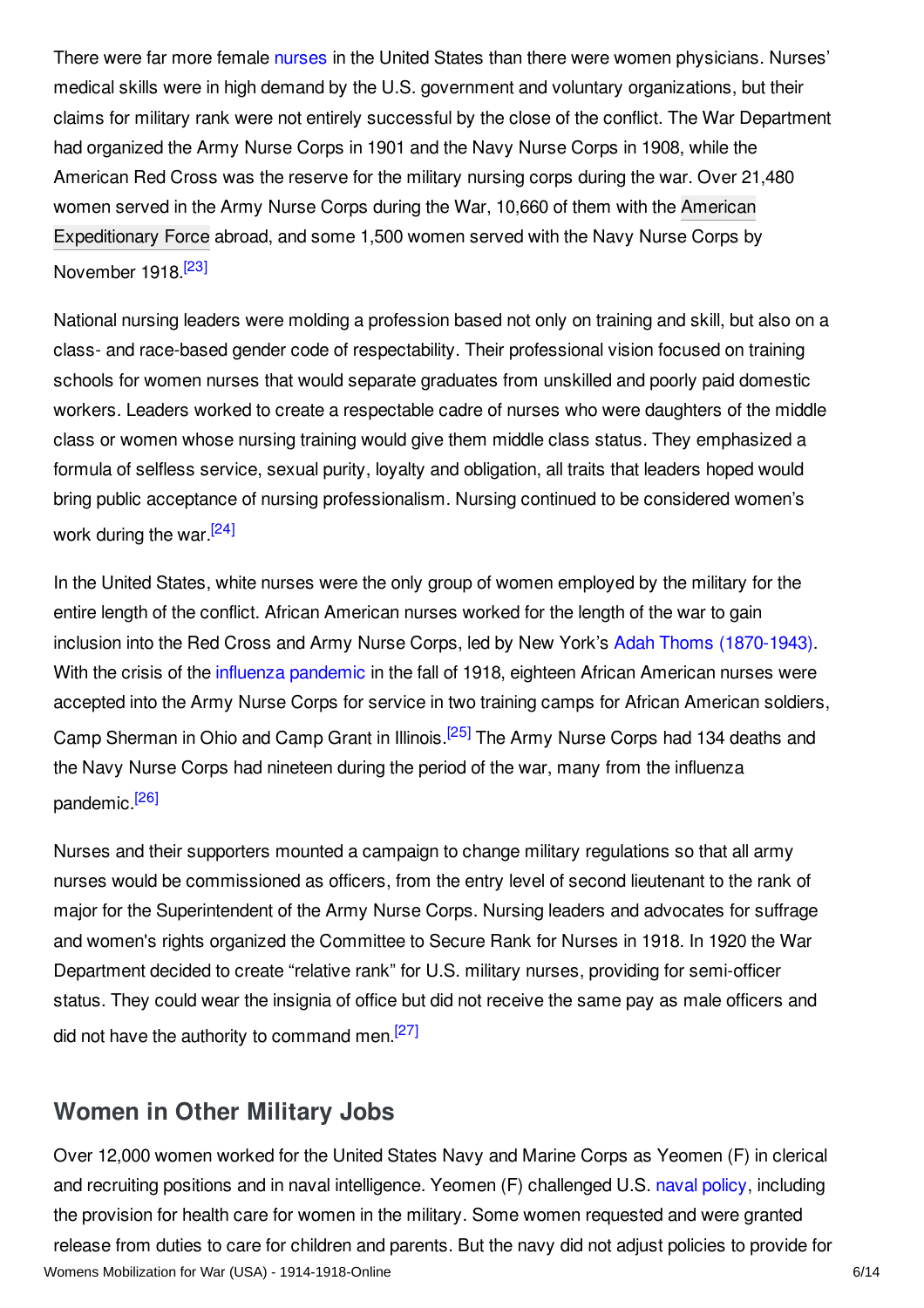<span id="page-6-2"></span><span id="page-6-1"></span>childcare for women on the job, and pregnant women were discharged.<sup>[\[28\]](#page-10-9)</sup> Several thousand other women worked for the U.S. Army abroad and in the States as clerical workers and telephone operators as part of the Signal Corps.<sup>[\[29\]](#page-10-10)</sup> The Army Medical Corps employed 2,000 women physical and occupational therapists – known as Reconstruction Aides – as civilian employees, 300 of them in France.<sup>[\[30\]](#page-10-11)</sup>

## <span id="page-6-3"></span><span id="page-6-0"></span>**U.S. Women Workers on the Home Front**

<span id="page-6-4"></span>The First World War also expanded female opportunities for wage work on the United States home front. The war merged with ongoing Progressive Era debates and activism about protective labor legislation for women, equal pay for equal work for women and men, and workplace safety issues for all workers. The war also coincided with a maturing industrial system in America, vast immigration and migration, and challenges to the industrial system by labor unions, Socialists, and other reformers.<sup>[\[31\]](#page-10-12)</sup> Women workers during the war challenged gender stereotypes as they made claims on the wartime state for safe workplaces and equal wages with men. They increased the visibility and may have increased the acceptance of women in the wage workforce. The U.S. Department of Labor created the Women in Industry Service to develop and implement wartime standards for women workers in industry such as the principles (if not the realization) of equal pay for equal work and a ten-hour workday. The service became the permanent Women's Bureau of the U.S. Labor Department in 1920.<sup>[\[32\]](#page-10-13)</sup>

<span id="page-6-5"></span>The United States participation in the World War brought some 1 million women into the wartime workforce. This represented a growth in the number of women working for wages and also an expansion of the kinds of jobs available, particularly in manufacturing. Women working in railroad jobs, for example, expanded from 31,400 in 1917 to 101,785 the month before the Armistice, working in the roundhouse as sweepers and cleaners, worked the docks, and as machinists and helpers in the machine shop. In addition, women joined labor unions in large numbers with almost 400,000 women organized by 1920. Women stenographers, railroad workers, and telephone and telegraph operators engaged in wartime strikes for better working conditions. Women also shaped management decisions. The U.S. Women's Bureau reported that twelve plants had hired African American women as supervisors "because their black employees had demanded it of them."<sup>[\[33\]](#page-10-14)</sup>

<span id="page-6-6"></span>The World War helped to fuel the Great Migration of African Americans from the South to Northern and Midwestern cities. African American women came singly, as heads of households, or with nuclear and extended families to cities such as New York, Chicago, and Detroit in search of work and an escape from the sharecropping system and poverty of the South. Supported by black women's clubs and organizations such as Chicago's Urban League, African American women found work as domestics, in laundries, and in factories, in railroad yards and meatpacking plants. Over the course of the war a few edged their way into clerical jobs in Chicago's Sears, Roebuck and

<span id="page-6-7"></span>Company and in Detroit's automobile plants as inspectors. <sup>[\[34\]](#page-10-15)</sup>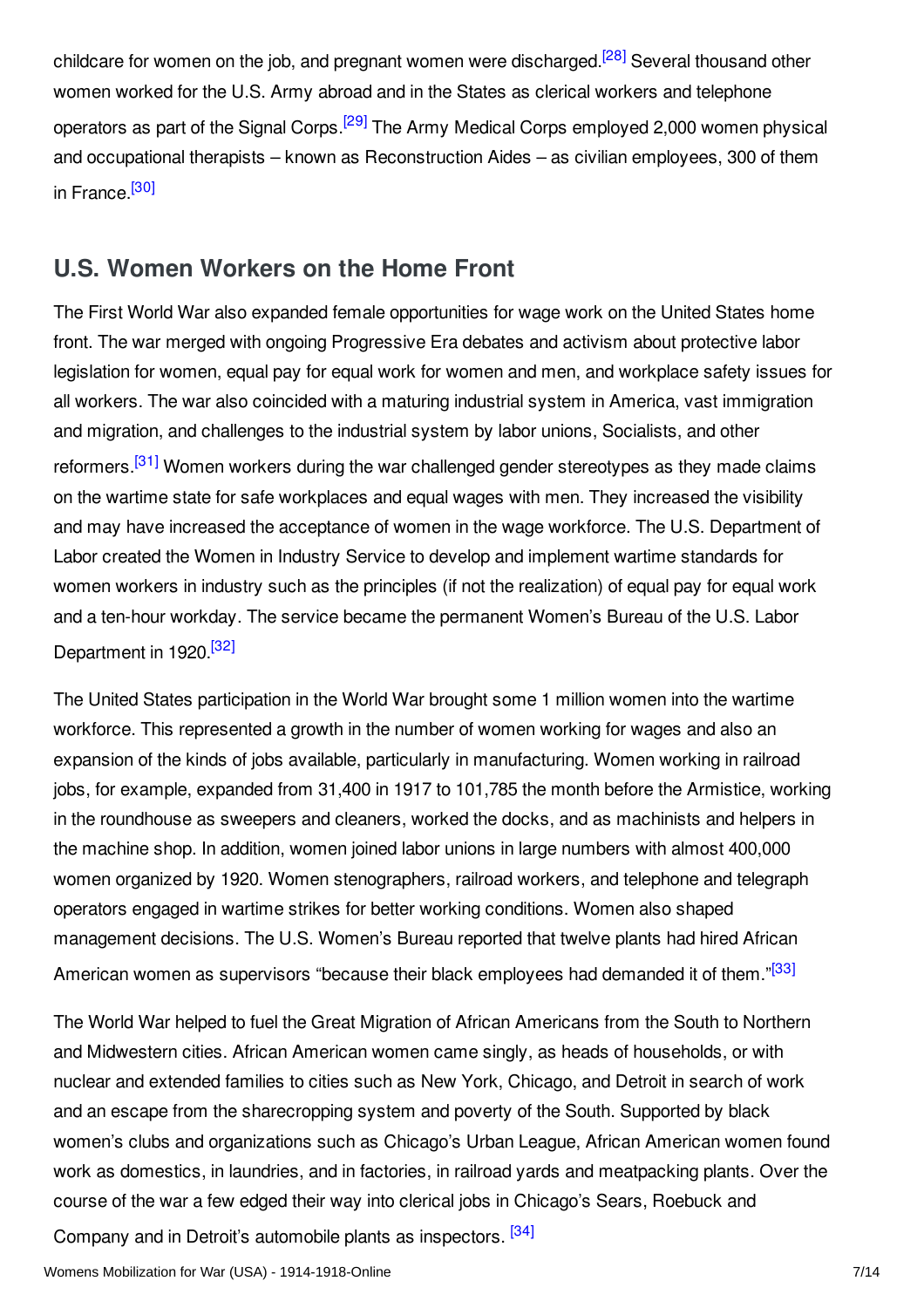The Mexican [Revolution](/article/mexican_revolution) and active recruiting from U.S. agribusiness, mining, and railroads brought many Mexicanas and their families to the Southwest. Women worked for wages in urban areas and in agriculture, nurtured their families, and created communities in these wartime workplaces. Women who crossed the U.S. border as single mothers often experienced heightened scrutiny by immigration officials. Provisions of the Immigration Act of 1917 including a head tax, and a test for literacy increased the challenges for Mexican women who sought work in the United States. <sup>[\[35\]](#page-10-16)</sup> Immigrant women from Europe were vulnerable on the job to increased scrutiny and hostility as loyalty and "100 percent Americanism" framed wartime policies in the United States <sup>[\[36\]](#page-10-17)</sup>

<span id="page-7-2"></span><span id="page-7-1"></span>Some 20,000 women from cities and college campuses joined the Women's Land Army of America to replace male farmworkers who had gone to war. Coalitions of women's organizations, including the Y.W.C.A., administrators of women's colleges, and suffrage groups supported their work. Members of the Women's Land Army, known as "farmerettes," dressed in pants and worked from plowing and planting to weeding and harvesting, engaging the admiration of many farm families in the process. They received equal pay for their work with male farmworkers.<sup>[\[37\]](#page-10-18)</sup>

## <span id="page-7-3"></span><span id="page-7-0"></span>**Suffrage Movement**

<span id="page-7-4"></span>The years of the First World War and its immediate aftermath witnessed the close of a seventy-two year struggle to achieve woman suffrage in the United States, from the Seneca Falls, New York Women's Rights Convention in 1848 to the ratification of the Nineteenth Amendment to the U.S. Constitution in 1920. When the nation entered the First World War in April 1917, eleven U.S. states and one territory provided full voting rights for women.<sup>[\[38\]](#page-10-19)</sup> During the final year of the war both houses of the United States Congress approved an amendment to the U.S. constitution that provided for women's full voting rights. This Nineteenth Amendment was ratified on 26 August 1920.<sup>[\[39\]](#page-11-1)</sup>

<span id="page-7-5"></span>Historian Sarah Hunter Graham found that "America's participation in the war both helped and hindered the suffrage cause." Members of the moderate National American Woman Suffrage Association (NAWSA) used the war to their advantage by engaging in patriotic voluntary service that increased their visibility and popularity, thus giving national leaders increased leverage with male politicians as suffrage momentum increased. But the war also hindered the suffrage cause. The wartime emergency suspended lobbying in Washington for a period and war work diverted some of NAWSA's attention away from suffrage.<sup>[\[40\]](#page-11-2)</sup>

<span id="page-7-8"></span><span id="page-7-7"></span><span id="page-7-6"></span>During the war leaders of NAWSA "found a nonmilitant lever with which to pressure the government to grant woman suffrage."<sup>[\[41\]](#page-11-3)</sup> Beginning with her 1915 ascendancy to the presidency of NAWSA, Carrie Chapman Catt [\(1859-1947\)](/index/names/117648884) inaugurated her "Winning Plan" that combined state-by-state efforts to win voting rights for women with an activist program to pass a woman suffrage amendment to the U.S. Constitution.<sup>[\[42\]](#page-11-4)</sup> Catt, a pacifist, decided on a middle ground for NAWSA during the war years: members would work for both woman suffrage and the war effort.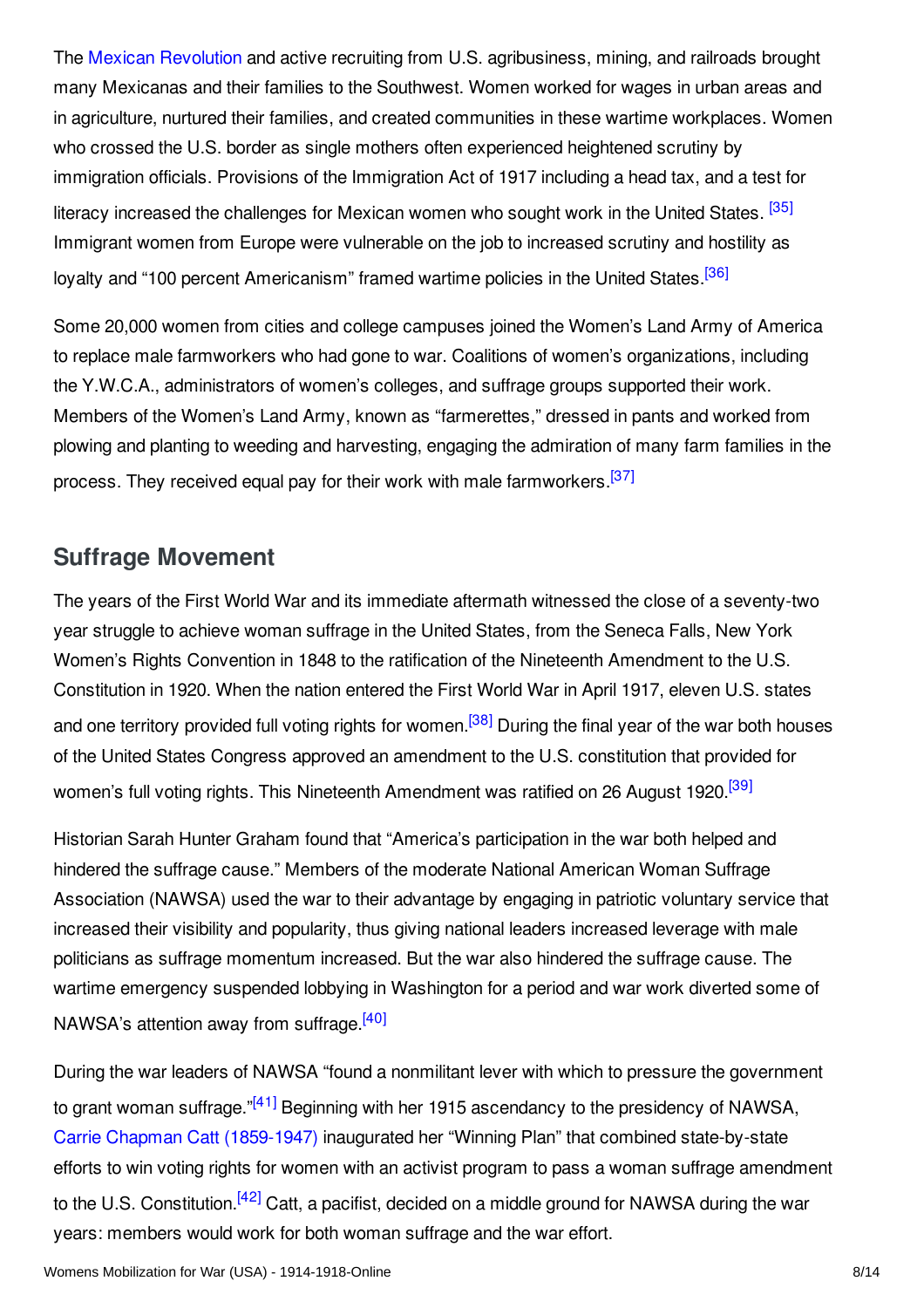<span id="page-8-1"></span>In Washington, D.C. the NAWSA Congressional Committee's headquarters became a gathering and meeting place for women on the staff of the U.S. Food Administration, the War Department, and relief and nursing groups. NAWSA contributed to Red Cross drives, War Savings Stamp and Liberty Loan Drives. <sup>[\[43\]](#page-11-5)</sup> In local communities across the nation, NAWSA supporters followed suit. For example, members of the Dallas, Texas Equal Suffrage Association, affiliated with NAWSA, linked wartime suffrage activism with traditional views of female propriety and community volunteerism. White women activists in this conservative city blunted potential opposition by campaigning for suffrage with familiar symbols and rituals, blending patriotism with political action in county fairs, victory gardens, and Red Cross activity.<sup>[\[44\]](#page-11-6)</sup> Members of the Oregon Equal Suffrage Alliance, who had been voting citizens since 1912, sponsored wartime food conservation activities and made their organization a clearinghouse for women's war work.<sup>[\[45\]](#page-11-7)</sup>

<span id="page-8-4"></span><span id="page-8-3"></span><span id="page-8-2"></span>The conflict also provided a forum for the more radical National Woman's Party (NWP) to highlight what they considered the hypocrisy of fighting to make the world safe for democracy when U.S. women could not vote. Members of the National Woman's Party (NWP) led by Alice Paul (1885- 1977) and Lucy Burns [\(1879-1966\),](/index/names/13556929X) focused entirely on the suffrage cause during the conflict. Members picketed the White House; some 200 protesters were arrested, and many went on hunger strikes and were force-fed by prison officials. Their tactics created some suffrage enemies among legislators and the public, perhaps slowing acceptance of female suffrage.<sup>[\[46\]](#page-11-8)</sup> Some historians counter that the radical action and visible protests of the NWP in picketing the White House, made the Wilson administration more anxious to deal with the moderate NAWSA and therefore helped the suffrage cause.<sup>[\[47\]](#page-11-9)</sup> After the war the NWP worked for the passage of the Nineteenth Amendment, and supported an Equal Rights Amendment to the United States Constitution.<sup>[\[48\]](#page-11-10)</sup>

<span id="page-8-6"></span><span id="page-8-5"></span>The Nineteenth Amendment did not enfranchise all women. Many Native American women did not have U.S. citizenship until the 1924 Native American Citizenship Act. First generation Asian American women could not become naturalized citizens, and therefore could not vote, until after the Second World War. And federal legislation in place from 1907 to 1922 and upheld by the U.S. Supreme Court in Mackenzie v. Hare (1915) mandated that U.S. citizen women who married noncitizen men lost their U.S. citizenship and took on the citizenship of their husbands. They were therefore ineligible to vote.<sup>[\[49\]](#page-11-11)</sup> The wartime movement for voting rights was nonetheless one important step toward full citizenship for women in the United States.

# <span id="page-8-7"></span><span id="page-8-0"></span>**Conclusion**

Women in the United States had many approaches to work, service, and protest during the First World War. Many claimed a more complete female citizenship through working for the vote and service to the state during wartime, including military service. The war became a watershed in women's wage work from farm to factory to office. Activists in the movement for woman suffrage were divided over support for the conflict, and radical action and moderates' wartime service both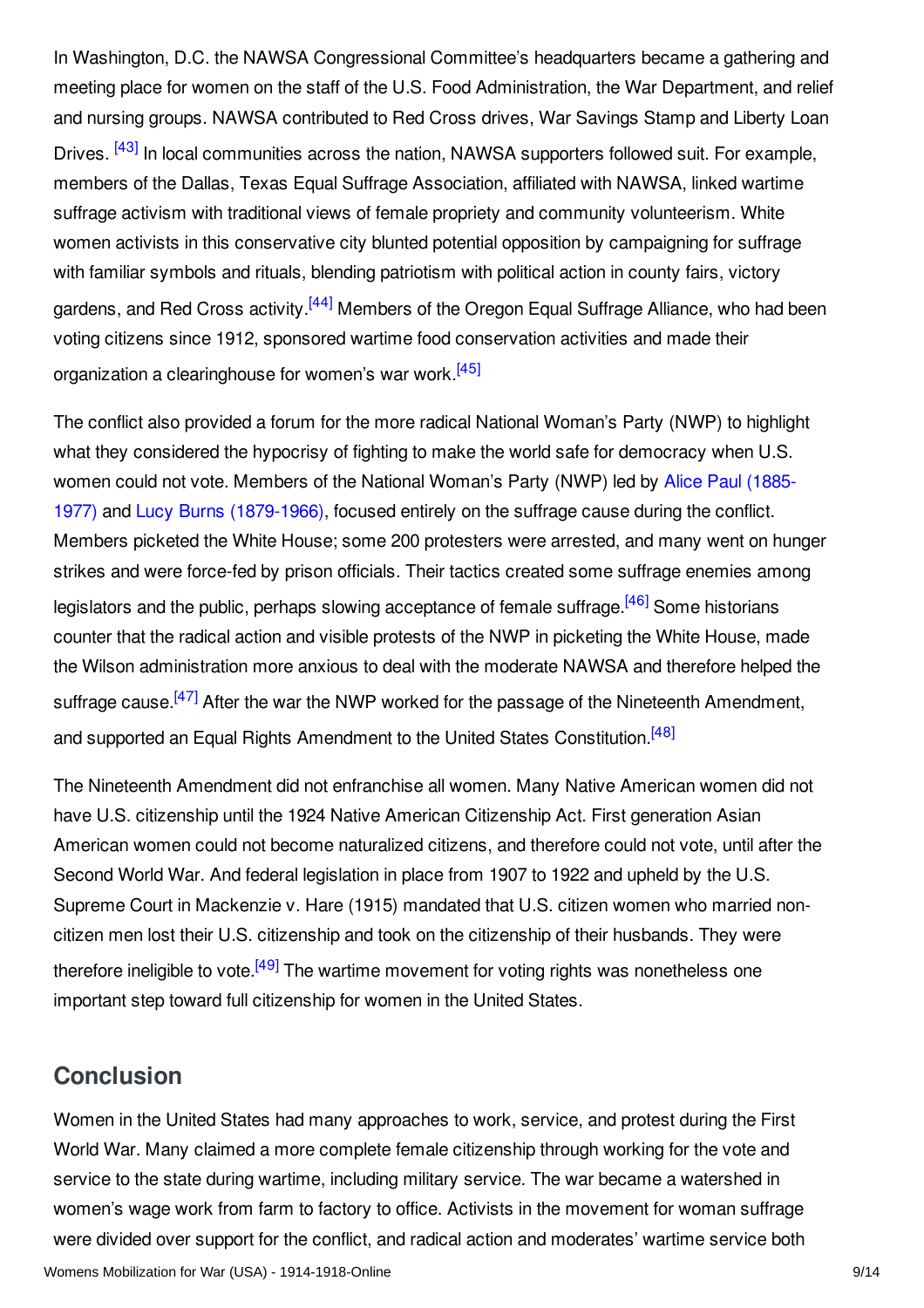contributed to the achievement of the Nineteenth Amendment enfranchising women in 1920.

Kimberly Jensen, Western Oregon University

Section Editor: [Edward](https://encyclopedia.1914-1918-online.net/contributors/Edward_G._Lengel) G. Lengel

#### <span id="page-9-0"></span>**Notes**

- <span id="page-9-1"></span>1. [↑](#page-1-2) Steinson, Barbara J.: American Women's Activism in World War I, New York 1982; Kennedy, Kathleen: Disloyal Mothers and Scurrilous Citizens. Women and Subversion During World War I, Bloomington 1999.
- <span id="page-9-2"></span>2. [↑](#page-1-3) Early, Frances H.: A World Without War. How U.S. Feminists and Pacifists Resisted World War I, Syracuse 1997.
- <span id="page-9-3"></span>3. [↑](#page-1-4) Kuhlman, Erika A.: Petticoats and White Feathers, Westport 1997, pp. 37-39. In 1919 the Women's Peace Party became the United States section of the Women's International League for Peace and Freedom. See Kuhlman, Petticoats and White Feathers 1997, p. 119.
- <span id="page-9-4"></span>4. [↑](#page-1-5) Early, A World Without War 1997, p. 28 and passim.
- <span id="page-9-5"></span>5. [↑](#page-2-2) Kennedy, Disloyal Mothers and Scurrilous Citizens 1999.
- <span id="page-9-6"></span>6. [↑](#page-2-3) Kuhlman, Petticoats and White Feathers 1997, p. 119, Jensen, Kimberly and Kuhlman, Erika (eds.): Women and Transnational Activism in Historical Perspective, Dordrecht 2010.
- <span id="page-9-7"></span>7. [↑](#page-2-4) Steinson, American Women's Activism 1982.
- <span id="page-9-8"></span>8. [↑](#page-2-5) Jensen, Kimberly: Mobilizing Minerva. American Women in the First World War, Urbana 2008, pp. 36-59.
- <span id="page-9-9"></span>9. [↑](#page-2-6) Ibid., pp. 42–45, 54, 60–76.
- <span id="page-9-10"></span>10. [↑](#page-2-7) Brownell, Penelope: The Women's Committees of the First World War. Women in Government, 1917-1919, Ph.D. diss. Brown University 2002.
- <span id="page-9-11"></span>11. [↑](#page-3-1) Bristow, Nancy K.: Making Men Moral. Social Engineering During the Great War, New York 1996 and Gavin, Lettie: American Women in World War I. They Also Served, Niwat 1997.
- <span id="page-9-12"></span>12. [↑](#page-3-2) Capozzola, Christopher: Uncle Sam Wants You: World War I and the Making of the Modern American Citizen, New York 2008, pp. 83-103.
- <span id="page-9-13"></span>13. [↑](#page-3-3) Zeiger, Susan: In Uncle Sam's Service: Women Workers With the American Expeditionary Force, 1917-1919, Ithaca 1999, pp. 51–76, quote p. 67.
- <span id="page-9-14"></span>14. [↑](#page-3-4) Brown, Nikki: Private Politics and Public Voices. Black Women's Activism from World War I to the New Deal, Bloomington 2006, p. 2, p. 9.
- <span id="page-9-15"></span>15. [↑](#page-3-5) Ibid., pp. 1-29.
- <span id="page-9-16"></span>16. [↑](#page-4-2) Dumenil, Lynn: Women's Reform Organizations and Wartime Mobilization in World War I-Era Los Angeles in The Journal of the Gilded Age and Progressive Era 10/2 (2011), pp. 235- 37.
- <span id="page-9-17"></span>17. [↑](#page-4-3) Brown, Nikki: Private Politics and Public Voices, Bloomington 2006, pp. 84-107.
- <span id="page-9-18"></span>18. [↑](#page-4-4) Plastas, Melinda: A Band of Noble Women. Racial Politics in the Peace Movement, Syracuse 2011, p. 44.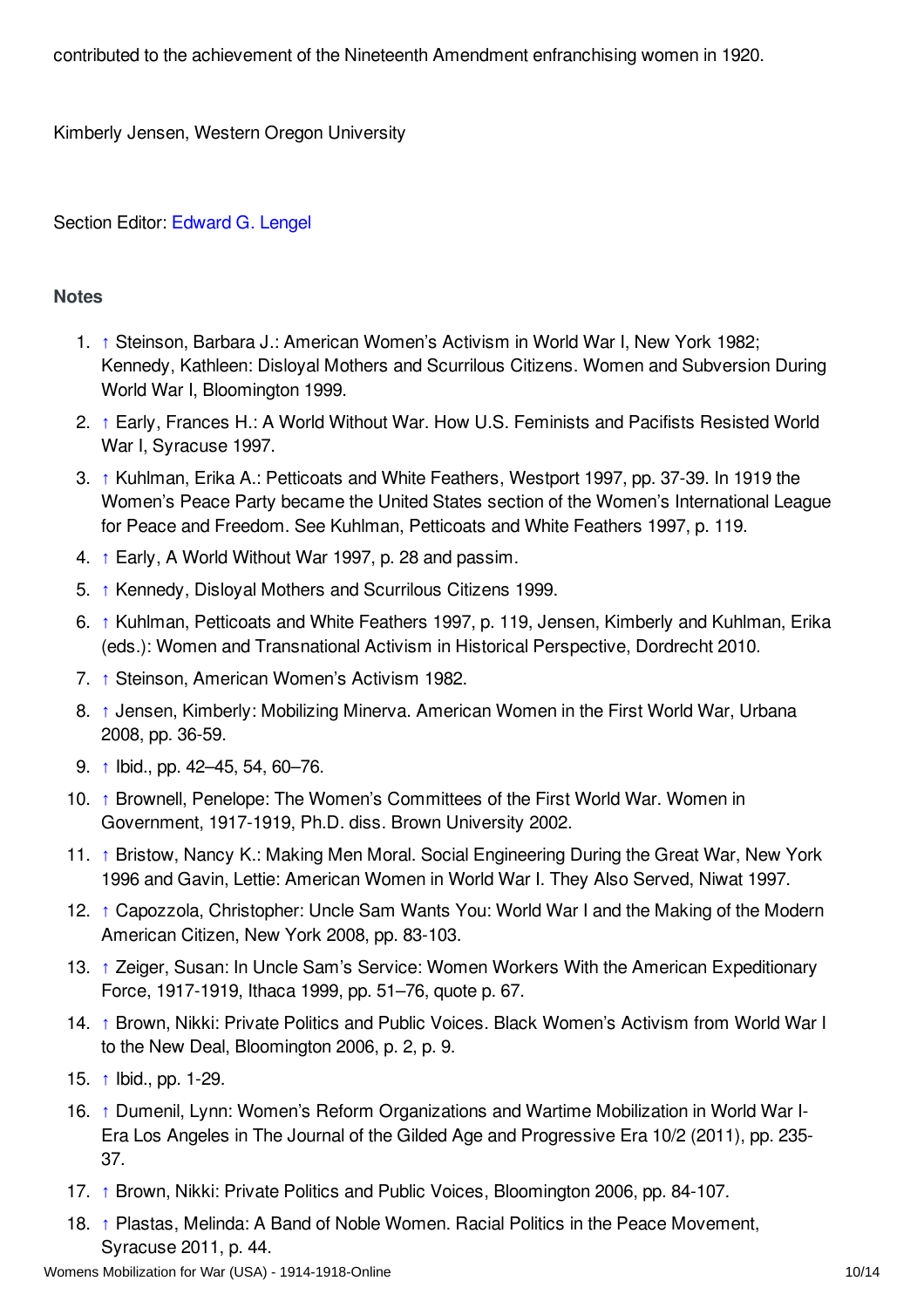- <span id="page-10-0"></span>19. [↑](#page-4-5) Jensen, Mobilizing Minerva 2008, pp. 75-97.
- <span id="page-10-1"></span>20. [↑](#page-4-6) Ibid., pp. 98-115.
- <span id="page-10-2"></span>21. [↑](#page-4-7) Ibid., pp. 86-88.
- <span id="page-10-3"></span>22. [↑](#page-4-8) Jensen, Kimberly: Oregon's Doctor to the World. Esther Pohl Lovejoy and a Life in Activism, Seattle 2012, pp. 122-44.
- <span id="page-10-4"></span>23. [↑](#page-5-1) Stimson, Julia C.: The Army Nurse Corps, in The Medical Department of the United States Army in the World War, Pt. 2 of vol. 8, Washington DC 1927; Dock Lavinia L. et al.: History of American Red Cross Nursing, New York 1922; Schneider, Dorothy and Schneider, Carl: Into the Breach. American Women Overseas in World War I, New York 1991; Zeiger, In Uncle Sam's Service 1999, pp. 104-136; Jensen, Mobilizing Minerva 2008, pp. 119-20.
- <span id="page-10-5"></span>24. [↑](#page-5-2) Jensen, Mobilizing Minerva 2008, pp. 118-19.
- <span id="page-10-6"></span>25. [↑](#page-5-3) Clark Hine, Darlene: The Call That Never Came. Black Women Nurses and World War I, An Historical Note, in: Indiana Military History Journal 8 (1983), pp. 23–27.
- <span id="page-10-7"></span>26. [↑](#page-5-4) Stimson, Army Nurse Corps 1927, p. 311.
- <span id="page-10-8"></span>27. [↑](#page-5-5) Jensen, Mobilizing Minerva 2008, pp. 120-41; Zeiger, In Uncle Sam's Service 1999, pp. 110- 11.
- <span id="page-10-9"></span>28. [↑](#page-6-1) Ebbert, Jean and Hall, Marie-Beth: The First, the Few, the Forgotten. Navy and Marine Corps Women in World War I, Annapolis 2002.
- <span id="page-10-10"></span>29. [↑](#page-6-2) Zeiger, In Uncle Sam's Service 1999, pp. 77-103.
- <span id="page-10-11"></span>30. [↑](#page-6-3) Gavin, American Women in World War I 1997, pp. 101-28.
- <span id="page-10-12"></span>31. [↑](#page-6-4) Cott, Nancy F.: The Grounding of Modern Feminism, New Haven 1987, pp. 117-42; Kessler-Harris, Alice: In Pursuit of Equity. Women, Men and the Quest for Economic Citizenship in 20<sup>th</sup> Century America, New York 2001, pp. 19-63.
- <span id="page-10-13"></span>32. [↑](#page-6-5) The Women's Bureau, Harvard University Library Open Collections Program, Women Working, 1800-1930: <http://ocp.hul.harvard.edu/ww/womensbureau.html>. (retrieved: 11 November 2012).
- <span id="page-10-14"></span>33. [↑](#page-6-6) Weiner Greenwald, Maureen: Women, War and Work. The Impact of World War I on Women Workers in the United States, Westport 1980, quotes p. 93, p. 42.
- <span id="page-10-15"></span>34. [↑](#page-6-7) Brown, Carrie: Rosie's Mom. Forgotten Women Workers of the First World War, Boston 2002, pp. 69-94, p. 149.
- <span id="page-10-16"></span>35. [↑](#page-7-1) Ruiz, Vicki: From Out of the Shadows. Mexican Women in Twentieth-Century America, New York 1998, pp. 8-13.
- <span id="page-10-17"></span>36. [↑](#page-7-2) Kennedy, Disloyal Mothers and Scurrilous Citizens 1999.
- <span id="page-10-18"></span>37. [↑](#page-7-3) Weiss, Elaine F.: Fruits of Victory. The Woman's Land Army of America in the Great War, Washington D.C. 2008.
- <span id="page-10-19"></span>38. [↑](#page-7-4) (Wyoming 1890; Colorado 1893; Idaho and Utah 1896; Washington State 1910; California 1911; Oregon, Kansas, and Arizona, 1912; Montana and Nevada, 1914; the Territory of Alaska, 1913) and some other states provided for local school, tax and bond, and presidential election-only suffrage. From 1917 to 1918 four other states secured full suffrage for women (New York, 1917; Michigan, South Dakota and Oklahoma, 1918), and eleven additional states (North Dakota, Nebraska, Rhode Island, 1917; Indiana, Maine, Missouri, Iowa, Minnesota, Ohio, Wisconsin and Tennessee, 1919) enacted presidential election-only suffrage.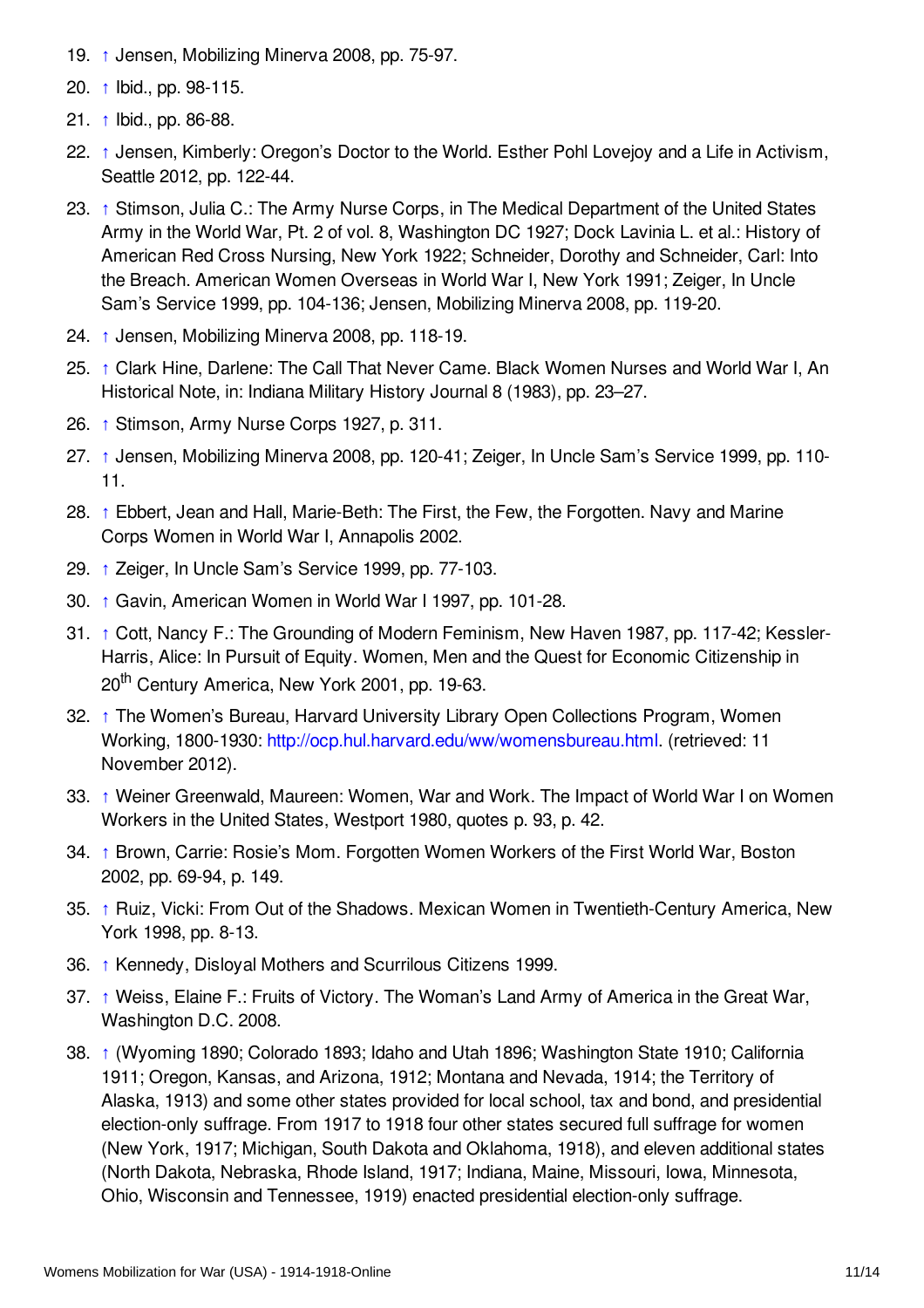- <span id="page-11-1"></span>39. [↑](#page-7-5) Wyoming Territory enacted woman suffrage in 1869; Utah Territory provided for woman suffrage in 1870, the U.S. Congress removed it over the controversy with the Mormon Church and polygamy and it returned with statehood in 1896. Washington Territory passed woman suffrage legislation in 1883 but this was struck down in Territorial Supreme Court decisions in 1887 and 1888. See National American Woman Suffrage Association, Victory: How Women Won It: A Centennial Symposium 1840-1940 New York 1940, pp. 161-166, p. 172.
- <span id="page-11-2"></span>40. [↑](#page-7-6) Hunter Graham, Sarah: Woman Suffrage and the New Democracy, New Haven 1996, pp. 99-127, quote p. 99.
- <span id="page-11-3"></span>41. [↑](#page-7-7) Hunter Graham, Woman Suffrage and the New Democracy 1996, p. 105.
- <span id="page-11-4"></span>42. [↑](#page-7-8) The Fourteenth Amendment to the U.S. Constitution ratified in 1868 after the American Civil War established a national U.S. citizenship. Thereafter any person born or naturalized in the United States was a citizen of the United States and the federal government had power to protect citizens. But when women tried to vote in the presidential election of 1872 based on the Fourteenth Amendment they were denied, and the U.S. Supreme Court in Minor v. Happersett (1875) found that voting was not one of the "privileges and immunities of citizenship." Women activists therefore worked state by state to achieve the vote and also to create a constitutional amendment prohibiting discrimination in voting rights by sex.
- <span id="page-11-5"></span>43. [↑](#page-8-1) Hunter Graham: Woman Suffrage and the New Democracy 1996, p. 93.
- <span id="page-11-6"></span>44. [↑](#page-8-2) York Enstam, Elizabeth: The Dallas Equal Suffrage Association, Political Style, and Popular Culture: Grassroots Strategies of the Woman Suffrage Movement, 1913-1919, in: The Journal of Southern History 68/4 (2002), pp. 817-848.
- <span id="page-11-7"></span>45. [↑](#page-8-3) Jensen, Oregon's Doctor to the World, pp. 120-21.
- <span id="page-11-8"></span>46. [↑](#page-8-4) Hunter Graham, Woman Suffrage and the New Democracy 1996, pp. 99-127.
- <span id="page-11-9"></span>47. [↑](#page-8-5) See, for example, Lunardini, Christine A.: From Equal Suffrage to Equal Rights. Alice Paul and the National Woman's Party, 1910-1928, New York 1986.
- <span id="page-11-10"></span>48. [↑](#page-8-6) Stevens, Doris: Jailed for Freedom, Salem 1990, reprint of 1920 ed.; Lunardini, From Equal Suffrage to Equal Rights 1986; Cott, Grounding of Modern Feminism 1987, pp. 53-81.
- <span id="page-11-11"></span>49. [↑](#page-8-7) Lewis Bredbenner, Candice: A Nationality of Her Own: Women, Marriage and the Law of Citizenship, Berkeley 1998.

#### <span id="page-11-0"></span>**Selected Bibliography**

Bristow, Nancy K.: **Making men moral. Social [engineering](https://encyclopedia.1914-1918-online.net/bibliography/2988WQMK) during the Great War**, New York 1996: New York University Press.

Brownell, Penelope Noble: **The women's committees of the First World War. Women in [government,](https://encyclopedia.1914-1918-online.net/bibliography/TPCZVHWH) 1917-1919**, Providence 2002: Brown University.

Brown, Nikki L. M: **Private politics and public voices. Black women's activism from World War I to the New Deal**, [Bloomington](https://encyclopedia.1914-1918-online.net/bibliography/4TQ3D93H) 2006: Indiana University Press.

Capozzola, Christopher Joseph [Nicodemus:](https://encyclopedia.1914-1918-online.net/bibliography/9H5S4AAW) **Uncle Sam wants you. World War I and the making of the modern American citizen**, Oxford; New York 2008: Oxford University Press.

Dumenil, Lynn: **Women's Reform [Organizations](https://encyclopedia.1914-1918-online.net/bibliography/ZWI59G7J) and Wartime Mobilization in World War I-Era Los Angeles**, in: The Journal of the Gilded Age and Progressive Era 10/2, 2011, pp. 213-245.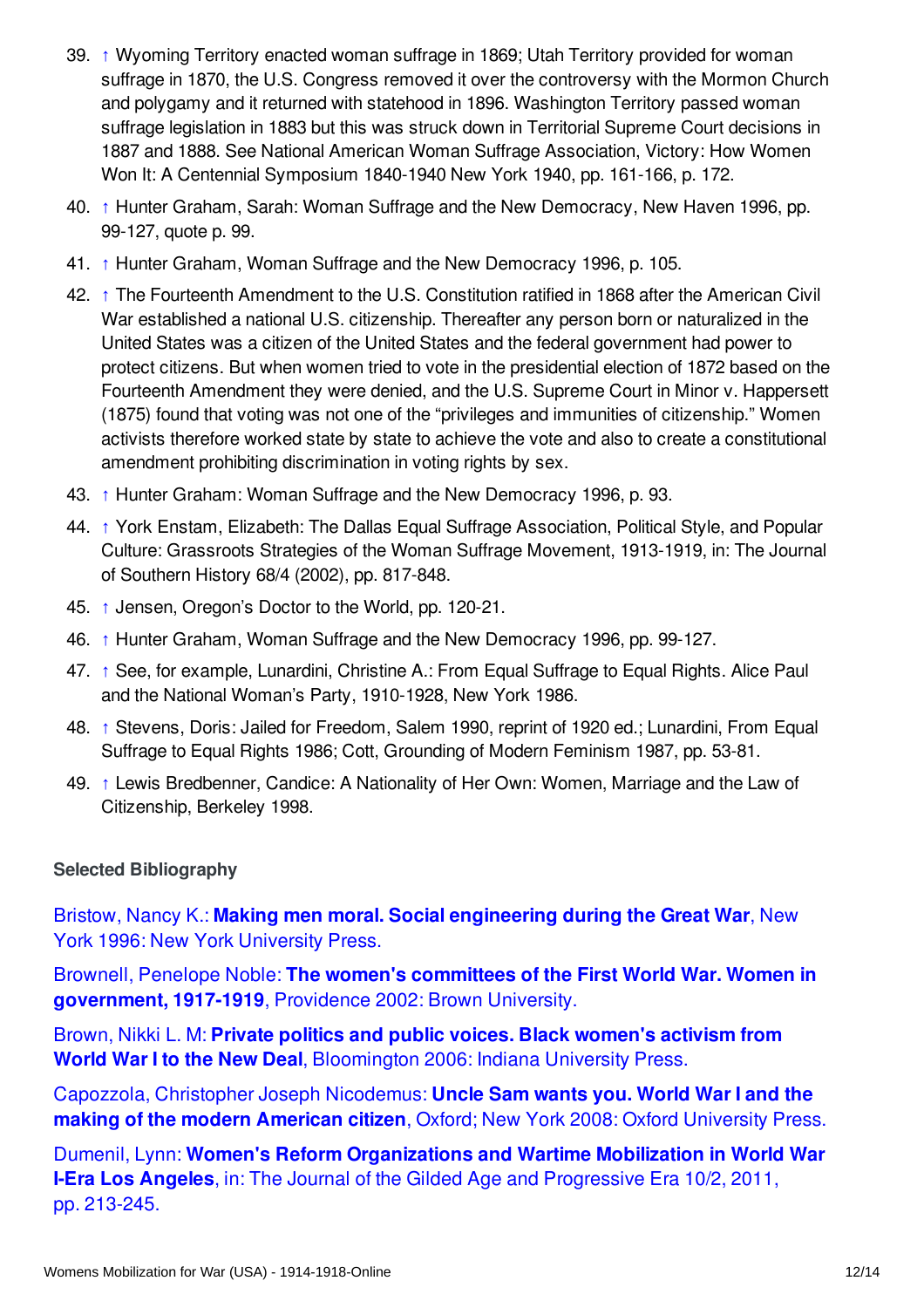Early, Frances H., Paul Avrich Collection (Library of [Congress\)](https://encyclopedia.1914-1918-online.net/bibliography/G7E4NBN2) (ed.): **A world without war. How U.S. feminists and pacifists resisted World War I**, Syracuse 1997: Syracuse University Press.

Ebbert, Jean / Hall, [Marie-Beth:](https://encyclopedia.1914-1918-online.net/bibliography/U22TFC7I) **The first, the few, the forgotten. Navy and marine corps women in World War I**, Annapolis 2002: Naval Institute Press.

Enstam, Elizabeth York: **The Dallas Equal Suffrage [Association,](https://encyclopedia.1914-1918-online.net/bibliography/89RNKIW8) political style, and popular culture. Grassroots strategies of the woman suffrage movement, 1913-1919**, in: The Journal of Southern History 68/4, 2002, pp. 817-848.

Gavin, Lettie: **[American](https://encyclopedia.1914-1918-online.net/bibliography/XD9ZA3SJ) women in World War I. They also served**, Niwot, Colo. 1997: University Press of Colorado.

Graham, Sara Hunter: **Woman suffrage and the new [democracy](https://encyclopedia.1914-1918-online.net/bibliography/F5WBNIC7)**, New Haven 1996: Yale University Press.

Greenwald, Maurine Weiner: **Women, war, and work. The impact of World War I on women workers in the United States**, Westport 1980: [Greenwood](https://encyclopedia.1914-1918-online.net/bibliography/ZB6UA3TW) Press.

Jensen, Kimberly: **[Mobilizing](https://encyclopedia.1914-1918-online.net/bibliography/7953CH6X) Minerva. American women in the First World War**, Urbana 2008: University of Illinois Press.

Jensen, Kimberly: **Oregon's doctor to the world. Esther Pohl Lovejoy and a life in activism**, Seattle 2012: University of [Washington](https://encyclopedia.1914-1918-online.net/bibliography/8KH4IGBU) Press.

Kennedy, Kathleen: **Disloyal mothers and scurrilous citizens. Women and subversion during World War I**, [Bloomington](https://encyclopedia.1914-1918-online.net/bibliography/4M5ZCWQC) 1999: Indiana University Press.

Kuhlman, Erika A.: **Petticoats and white feathers. Gender conformity, race, the [Progressive](https://encyclopedia.1914-1918-online.net/bibliography/ER777IG8) peace movement, and the debate over war, 1895-1919**, Westport 1997: Greenwood Press.

Lunardini, Christine A: **From equal suffrage to equal rights. Alice Paul and the National Woman's Party, [1910-1928](https://encyclopedia.1914-1918-online.net/bibliography/MVI9MUAP)**, New York 1986: New York University Press.

Steinson, Barbara J: **American women's activism in World War I**, New York 1982: Garland [Publishing.](https://encyclopedia.1914-1918-online.net/bibliography/997JHXDI)

Stimson, Julia C.: **The Army Nurse Corps**, in: [Surgeon-General's](https://encyclopedia.1914-1918-online.net/bibliography/VSPUS79G) Office / Lynch, Charles (eds.): The medical department of the United States Army in the world war, volume 8 part 2, Washington, D.C. 1927: Government Printing Office.

Weiss, Elaine F: **Fruits of victory. The Woman's Land Army of America in the Great War**, [Washington,](https://encyclopedia.1914-1918-online.net/bibliography/6NEPZJRZ) D.C. 2008: Potomac Books.

Zeiger, Susan: **In Uncle Sam's service. Women workers with the American [Expeditionary](https://encyclopedia.1914-1918-online.net/bibliography/IS8P7N8Q) Force, 1917-1919**, Ithaca 1999: Cornell University Press.

#### <span id="page-12-0"></span>**Citation**

Jensen, Kimberly: Women's Mobilization for War (USA) , in: 1914-1918-online. International Encyclopedia of the First World War, ed. by Ute Daniel, Peter Gatrell, Oliver Janz, Heather Jones, Jennifer Keene, Alan Kramer, and Bill Nasson, issued by Freie Universität Berlin, Berlin 2014-10-08. **DOI**: [10.15463/ie1418.10279](http://dx.doi.org/10.15463/ie1418.10279).